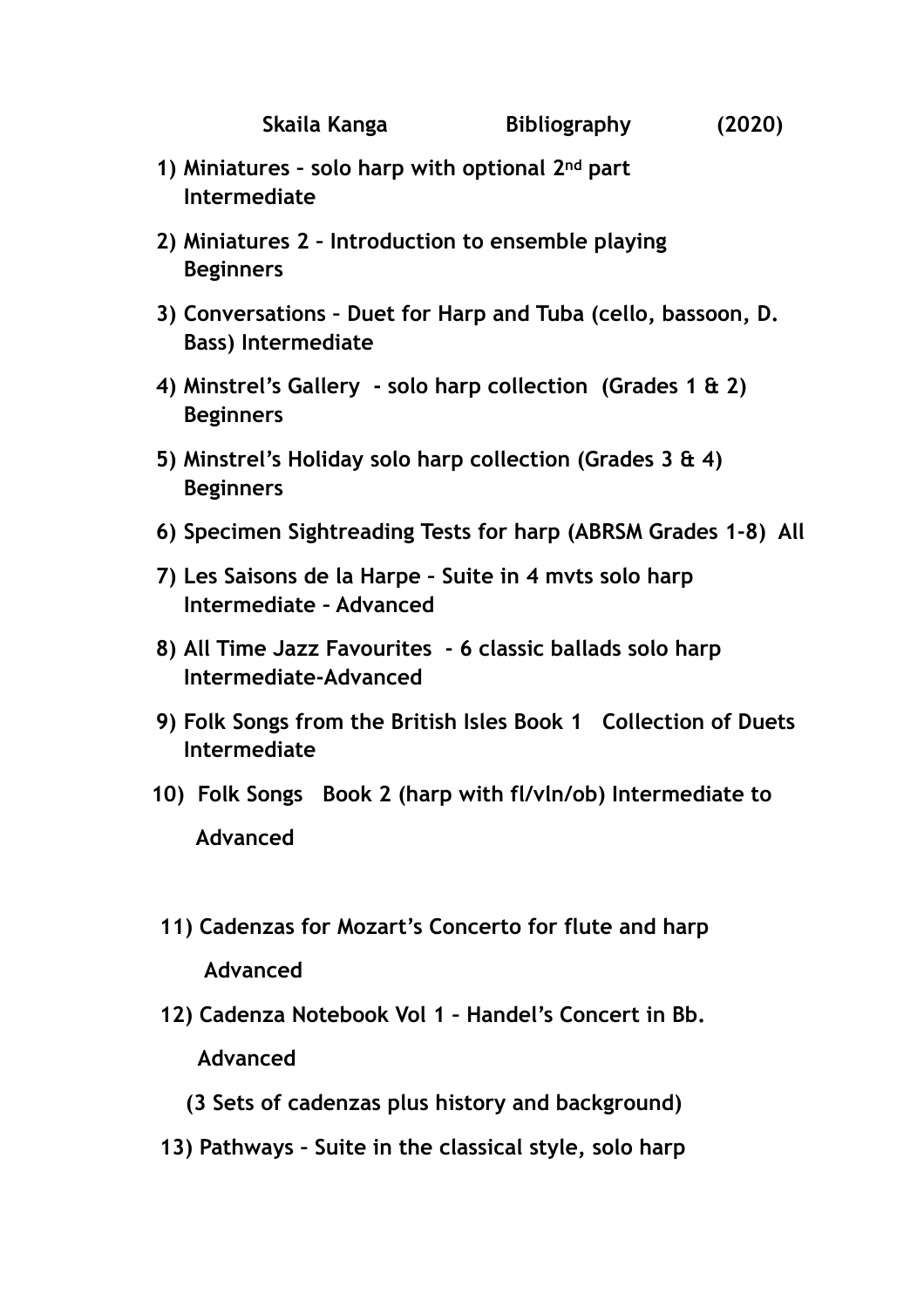**Intermediate** 

- **14) Harp Songbook Collection of 6 songs, solo harp Intermediate to Advanced**
- **15) American Sketches clarinet and harp (or Flute and harp) Advanced**
- **16) Mozart's Piano Concerto K414 arr. For Harp (solo harp part) Advanced** 
	- **17) Towards the Light A concert suite for harp in 3 mvts Advanced**
	- **18) Sonatine for flute, viola and harp -M. Ravel arr. Skaila Kanga - Advanced Also transcribed for violin and cello with short score for Strings. Advanced**
	- **19) Minstrel's Christmas 25 easy Christmas Carols (Grades 1 and 2 - Beginners**
	- **20) My Dancing Days a suite for harp ensemble in 3 parts (1 Pedal and 2 Lever parts) in 3 movements. Practice CD included. Beginners to Intermediate level.**
	- **21) Rondo in A Major K386 (flute, viola and harp) W.A.Mozart arranged by Skaila Kanga (Advanced)**
	- **22) Concertino Opus 107 (flute, viola and harp) Cecile**